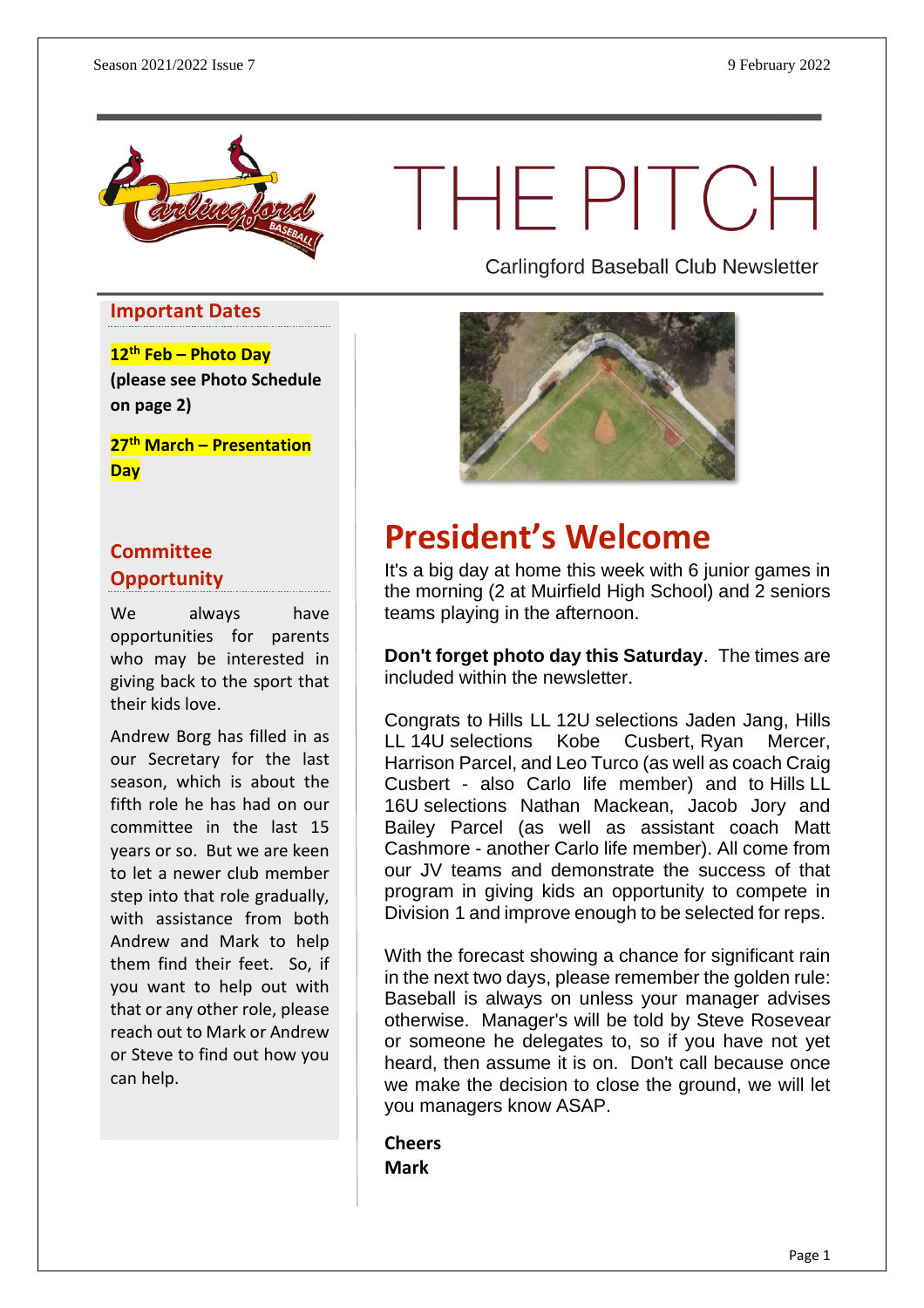## **PHOTO DAY – 12 FEBRUARY 2022**



| <b>PHOTO TIME</b> | <b>TEAM</b> | <b>PLAYING AT</b>  | <b>PLAYING TIME</b> |
|-------------------|-------------|--------------------|---------------------|
| 8.55am            | 8U          | Castle Glen        | 10.30am             |
| 9.05am            | 16U/3       | Muirfield          | 10.30am             |
| 9.25am            | 10/11U      | Murray Farm        | 10.30am             |
| 9.55am            | 7U          | <b>Murray Farm</b> | 8.30am              |
| 10.05am           | 12U/3       | <b>BYE</b>         |                     |
| 10.15am           | 9U          | <b>Murray Farm</b> | 8.30am              |
| 10.25am           | 12U/1       | Murray Farm        | 8.30am              |
| 10.40am           | 14U/3       | Muirfield          | 8.30am              |

#### **CANTEEN DUTY**

This week's teams are: **7.45am – 10.15am: 12U/1 10.00am – 12.15pm**: **10U**

#### **Two people are required from each team, 1 for BBQ and 1 for**

**Canteen**

## **Results 5/02/22**

| 16U/1  | Barry Shipley Youth League        | Baulko/Carlo JV | 9  | <b>Hills Kings</b>           | 8  | <b>Win</b> |
|--------|-----------------------------------|-----------------|----|------------------------------|----|------------|
| 16U/3  | <b>Brian Cashmore South</b>       | Carlingford     | 7  | Rouse Hill                   | 1  | Win        |
| 14U/1  | Graham Hay League                 | Baulko/Carlo JV | 0  | <b>Quakers Hill</b>          | 3  | Loss       |
| 14U/3  | Peter Street League               | Baulko/Carlo    | 0  | Oakville                     | 11 | Loss       |
| 12U/1  | Ken Douglas League                | Carlingford     | 5. | <b>Castle Hill Cavaliers</b> | 4  | <b>Win</b> |
| 12U/3  | Phil Leonard League South         | Carlingford     | 13 | Schofields                   | 3  | Win        |
| 10/11U | Jim Bergan League Minor<br>League | Carlingford     | 10 | Kings Langley                | 0  | <b>Win</b> |
| 9U     | Col Daisley League TBall          | Carlingford     |    |                              |    |            |
| 8U     | Wendy Vigenser League             |                 |    | Quakers Hill Jolly           |    |            |
|        | TBall                             | Carlingford     | 25 | Rogers                       | 33 | Loss       |
| 7U     | Akers League North TBall          | Carlingford     | 21 | Castle Hill Heralds          | 27 | Loss       |

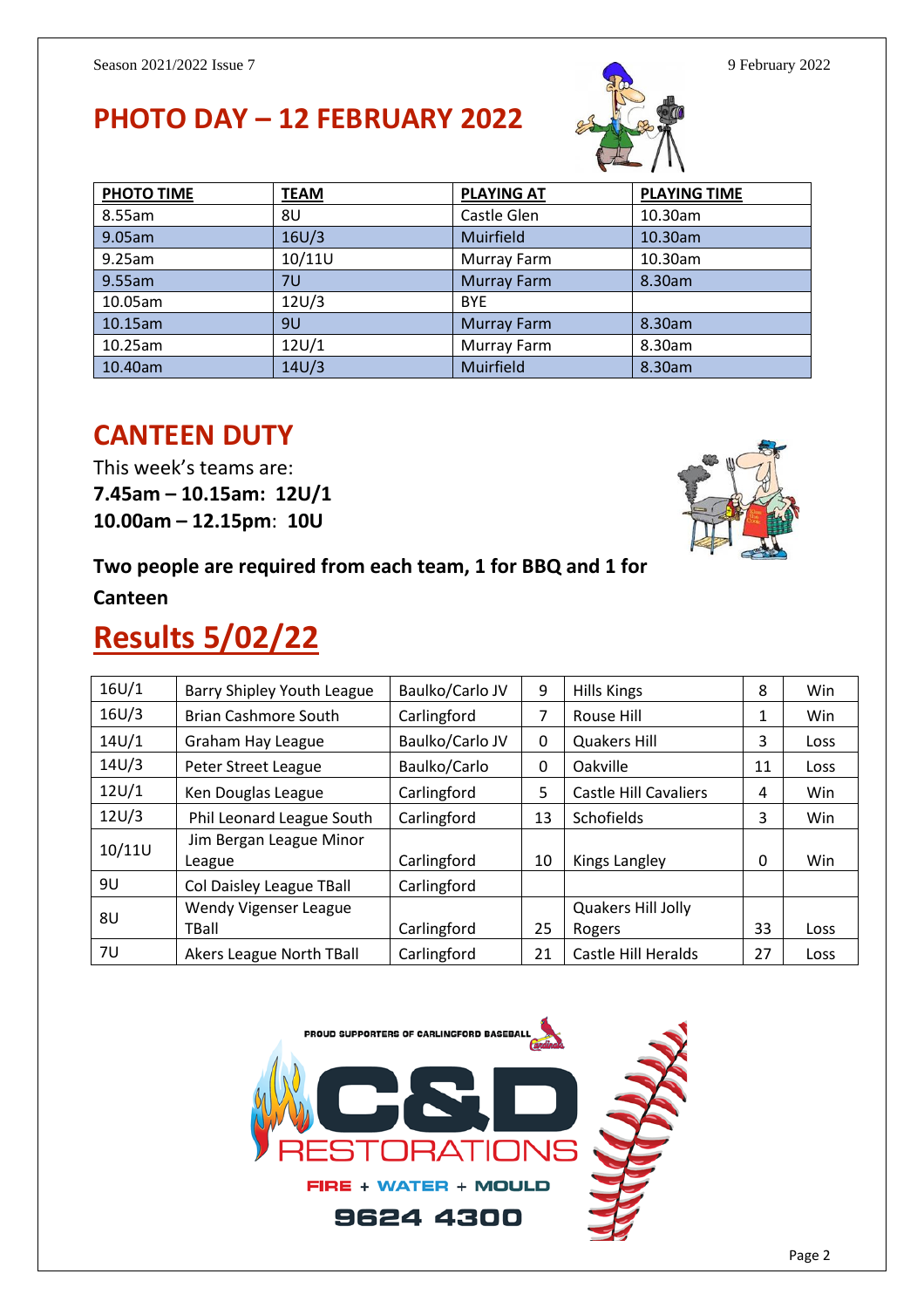## **WHO IS PLAYING THIS WEEK- Sat 12/02/2022**

### **Juniors**

| 16U/1        | Baulko/Carlo Div 1 JV vs<br><b>CH Cavaliers</b> | Caddies          | <b>Friday Night</b><br>7.15pm |
|--------------|-------------------------------------------------|------------------|-------------------------------|
| 16U/3        | Carlingford vs Baulkham Hills                   | <b>Muirfield</b> | 10.30am                       |
| 14U/1        | Baulko/Carlo Div 1 JV vs<br><b>Blacktown</b>    | Northmead 6      | 10.30am                       |
| 14U/3        | Baulko/Carlo vs<br><b>Rouse Hill</b>            | <b>Muirfield</b> | 8.30am                        |
| 12U/1        | Carlingford vs<br><b>Quakers Hill</b>           | Murray Farm 2    | 8.30am                        |
| <b>12U/3</b> | Carlingford vs                                  | <b>BYE</b>       |                               |
| 10/11U       | Carlingford vs<br><b>QH Shipmate</b>            | Murray Farm 2    | 10.30am                       |
| 9U           | Carlingford vs<br><b>Baulkham Hills</b>         | Murray Farm 4    | 8.30am                        |
| 8U           | Carlingford vs<br><b>CH Cavaliers</b>           | Castle Glen 2    | 10.30am                       |
| 7U           | Carlingford vs<br><b>CH Lancers</b>             | Murray Farm 5    | 8.30am                        |

## **Seniors**

| GI             | Carlingford vs<br><b>QH Seawolves</b>                | Corbin              | 5.00pm             |
|----------------|------------------------------------------------------|---------------------|--------------------|
| G <sub>2</sub> | Carlingford vs<br><b>QH Seawolves</b>                | <b>Murray Farm</b>  | 3.45pm             |
| G <sub>3</sub> | Carlingford Redsox vs<br>Holroyd                     | <b>Foray Street</b> | 1.30 <sub>pm</sub> |
|                | <b>Carlingford Coils vs</b><br><b>QH Blackbeards</b> | Murray Farm         | 1.30 <sub>pm</sub> |
|                | Carlingford Black vs<br><b>Winston Hills</b>         | <b>Col Sutton</b>   | 1.30pm             |



www.centricityfinance.com.au | 0413 139 611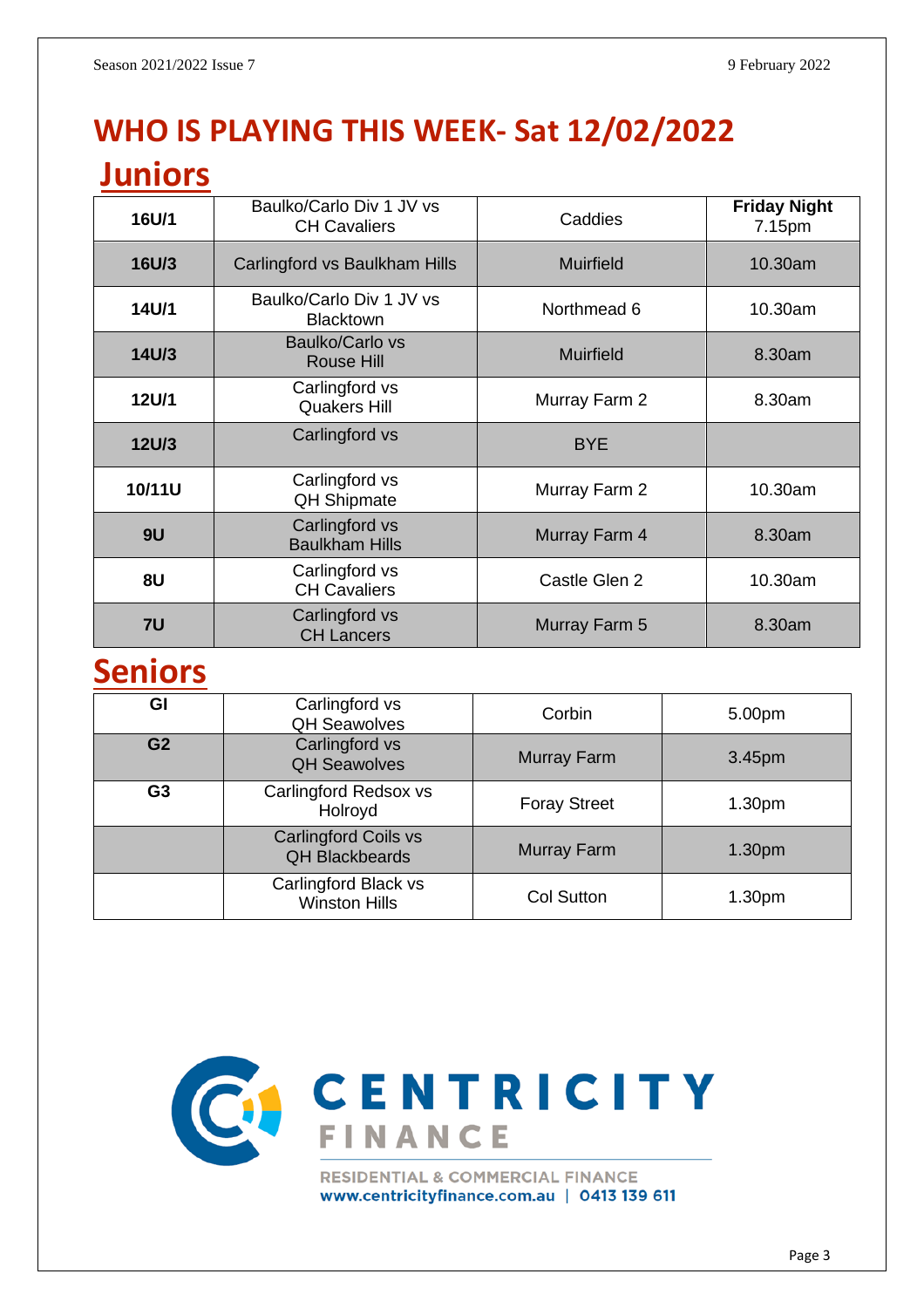## **Uniform & Merchandise prices**

**Velcro Club Cap** - \$20

**Premium Flexifit Club Cap** - \$25

**Club Socks** - \$12

**Junior Playing Shirts** *(Included as part of registration process)*

**Seniors Sublimated Playing Shirts** - \$50

**Key Rings** - \$12

**Drink Coolers** - \$8 each or two for \$12 **Training T-Shirts (Kids)** - \$15 sizes 8-14 **Training T-Shirts (Senior)** - \$20 sizes S-5XL **Supporters Shirt** - \$30

**Club Hoodie** - \$65

**Club Supporters Jacket** - \$70

**Junior Uniform Combo Packs** *(suited for ages up to 12)* -\$50

(Uniform Manager to submit orders – these packs are NOT available in store)

- $\triangleright$  Pants (white, grey or black)
- $\triangleright$  Socks (black, red)
- $\triangleright$  Belt (to match socks)
- ➢ Pant Product basics:
	- Youth Baseball Pant
	- 100% Double Knit 12 Oz. Polyester
	- Double Knee Construction
- Five Pro-Style Belt Loops
- Zipper Fly, Town Snap Closure
- Two Double Welted Set-In Back Pockets
- 2 ½" Elastic Waistband
- Youth Inseams: XS (18"), S (20"), M (22"), L (23")
- Available in sizes  $XS(4)$ ,  $S(6)$ ,  $M(8)$ , L (10), XL (12)

These items are generally available at the Murray Farm Canteen on Saturday mornings during the summer season. Otherwise, simply email our Treasurer at [treasurer@carlingfordbaseball.com.au](mailto:treasurer@carlingfordbaseball.com.au) advising which item you would like to purchase. You will receive an email with a link

Uniform pick-ups can be arranged with our uniform officer at [uniforms@carlingfordbaseball.com.au](mailto:uniforms@carlingfordbaseball.com.au)

to pay the invoice shortly thereafter.



Thank you to Steve from Steve's Fine Meats for returning as a Sponsor for this Season. You can find Steve's Fine Meats at Shop 8/1 Carmen Drive Carlingford.

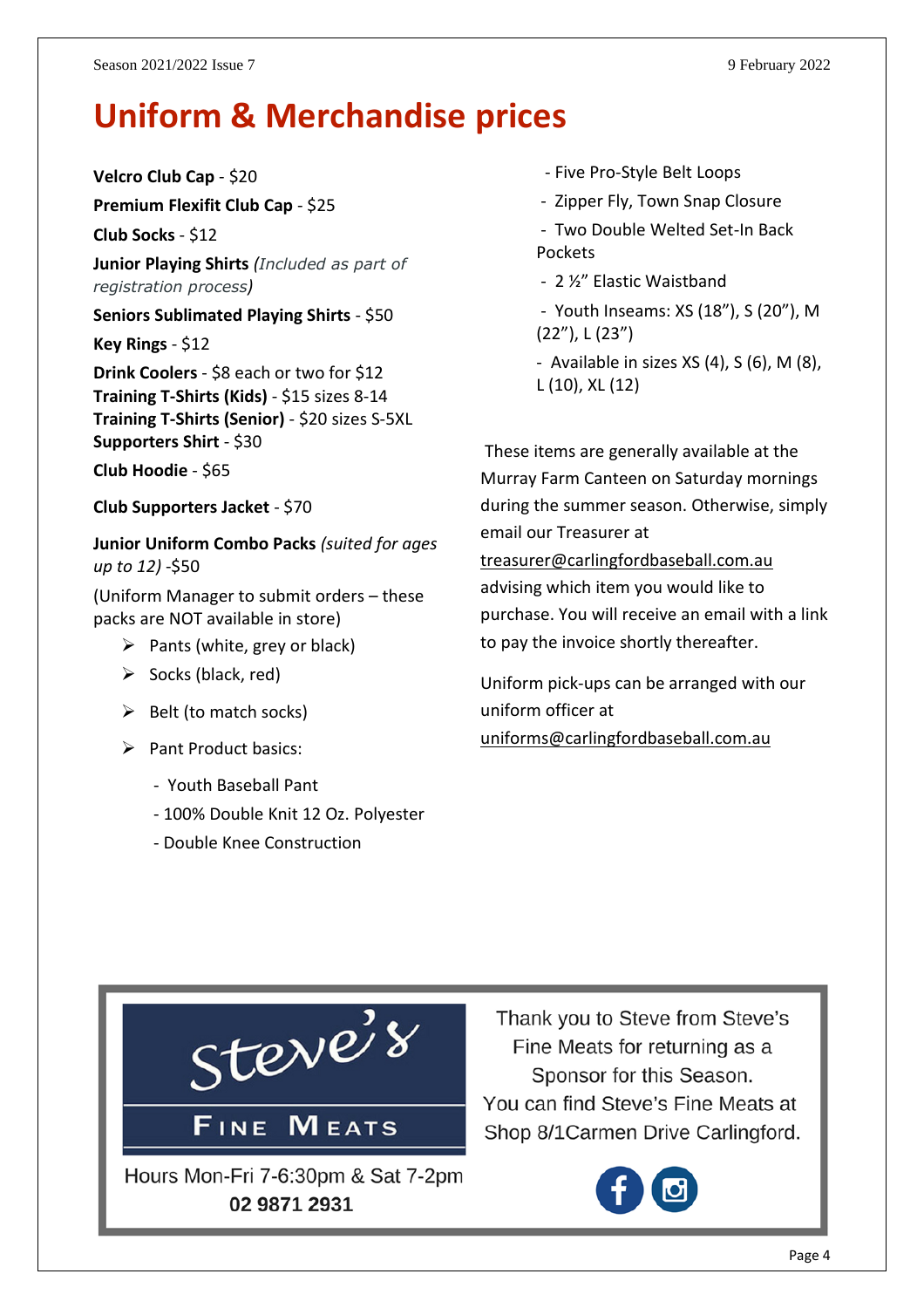## **MATCH REPORTS**

**8U Wendy Vigenser League Carlingford vs QH Jollys Result: Loss 25-33**

#### **Player of the Match Oliver**



With wet weather hampering our training, we are grateful for a clear and dry morning on match day. First up our Carlingford 8Us against Quakers Hill.

A good start with Oliver getting onto first base with a fantastic hit. Timothy hit a great ball to get Oliver home for our first run followed by Marcus, Jacob and William for a 4 run first innings for Carlingford.

Outstanding fielding performance in second and third innings. Second Innings Oliver at pitcher with an awesome throw to Marcus at first base catching with ease and taking out the other team. Third innings we see once again this time with Caitlin at pitcher and Ben at first base.

Fourth innings saw solid fielding performance from all keeping runs low on both sides of the team.

Great finish with 5th and 6th innings and standout effort Aidan on first base.

A close game towards the end with Quakers Hills taking the win. Congratulations to Oliver for player of the match. Thanks to the stand in coach and manager, scorers and all the helpers.

#### **10/11U Jim Bergan League Carlingford vs Kings Langley Result; Win 10-0**

#### **Player of the Match - Olivia**

A few rain showers during the warm up threatened the game … after one final shower it was decided we would start the game early.

Juno got us off to an amazing start getting on first and then stealing his way home. The strong batting continued from Xavier, Justin and Thomas.

Lead off pitcher Thomas had a great start with some great pitching keeping Kings Langley scoreless in the first innings. Xavier provided a safe pair of hands behind the plate in tough conditions.

Unfortunately, bats didn't swing in the second innings - back out into the field.